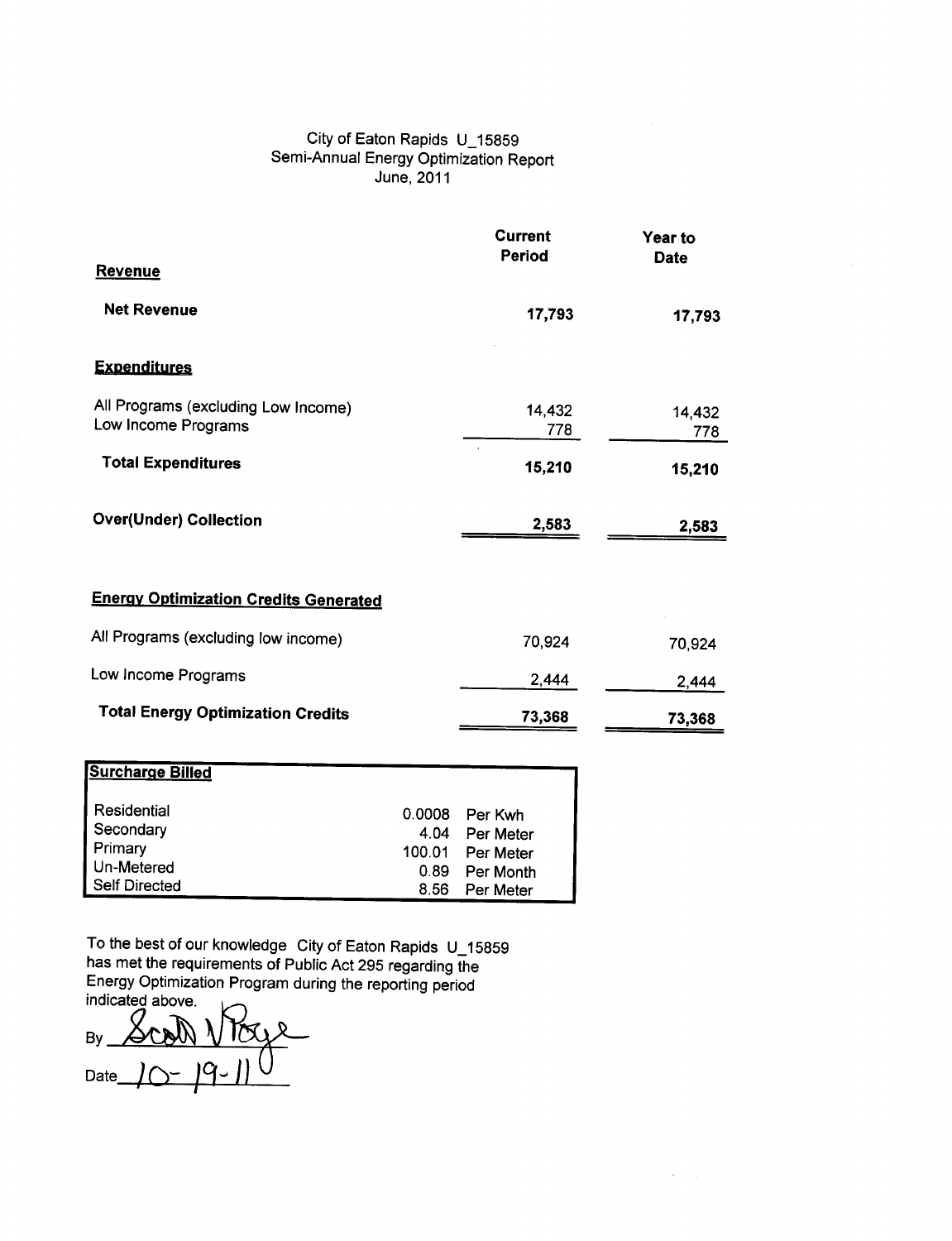## City of Eaton Rapids U\_158 Semi-Annual Energy Optimization Report  $J$ une, 2

|                                           |                          | Commercial and Industrial |                          |                                 |                          |                |                                         |
|-------------------------------------------|--------------------------|---------------------------|--------------------------|---------------------------------|--------------------------|----------------|-----------------------------------------|
|                                           | Residential              | Secondary                 | Primary                  |                                 | Un-Metered Self Directed | Total          | <b>EO Credits</b><br>Generated<br>(kWh) |
| Revenue                                   |                          |                           |                          |                                 |                          |                |                                         |
| <b>Billed Revenue</b><br>Less Revenue Tax | 9,413                    | 5.369                     | 2.439                    | 162                             | 410                      | 17,793         |                                         |
| <b>Net Revenue</b>                        | 9,413                    | 5,369                     | 2,439                    | $\overline{\phantom{a}}$<br>162 | 410                      | 17,793         |                                         |
| <b>Expenses</b>                           |                          |                           |                          |                                 |                          |                |                                         |
| <b>Residential</b>                        |                          |                           |                          |                                 |                          |                |                                         |
| <b>Efficient Lighting</b>                 | 1.584                    |                           |                          |                                 |                          |                |                                         |
| Refrigerator/Freezer Turn-In & Recycling  | 4,638                    |                           |                          |                                 |                          | 1,584          | 32,458                                  |
| <b>Efficient Appliances &amp; HVAC</b>    | 912                      |                           |                          |                                 |                          | 4,638          | 13,134                                  |
| <b>Electric Water Heating Kits</b>        | $\overline{\phantom{a}}$ |                           |                          |                                 |                          | 912            |                                         |
| <b>Educational Services</b>               | 457                      |                           |                          |                                 |                          | 457            | 5,221                                   |
| <b>Total Residential Programs</b>         | 7,591                    |                           |                          | ٠                               |                          | 7,591          | 50,813                                  |
| <b>Commercial and Industrial</b>          |                          |                           |                          |                                 |                          |                |                                         |
| Prescriptive Incentive Program            |                          | 3,301                     | 201                      | 523                             |                          |                |                                         |
| Custom Incentive Program                  |                          | 1,137                     | 69                       | 180                             |                          | 4,025<br>1,386 | 14,890                                  |
| <b>Educational Services</b>               |                          | 375                       | 23                       | 59                              |                          | 457            |                                         |
| Pilot/Emerging Technology Programs        |                          | ä,                        | $\blacksquare$           | ä,                              |                          | $\blacksquare$ | 5,221                                   |
| <b>Total C&amp;I Programs</b>             | $\bullet$                | 4,812                     | 293                      | 763                             | $\blacksquare$           | 5,868          | 20,111                                  |
| Administration                            | 448                      | 430                       | 26                       | 68                              |                          |                |                                         |
| Evaluation                                |                          |                           | $\overline{\phantom{0}}$ | $\ddot{\phantom{a}}$            |                          | 973            |                                         |
| Low Income Programs                       | 358                      | 344                       | 15                       | 55                              | 6                        | 778            | 2,444                                   |
| <b>Total Expense/EO Credits</b>           | 8,397                    | 5,586                     | 335                      | 886                             | 6                        | 15,210         | 73,368                                  |
| Over(Under) Collection                    | 1,016                    | (217)                     | 2.104                    | (724)                           | 404                      | 2.583          |                                         |

 $\sim 10^{-11}$ 

 $\mathcal{A}^{\mathcal{A}}$ 

 $\sim 10^7$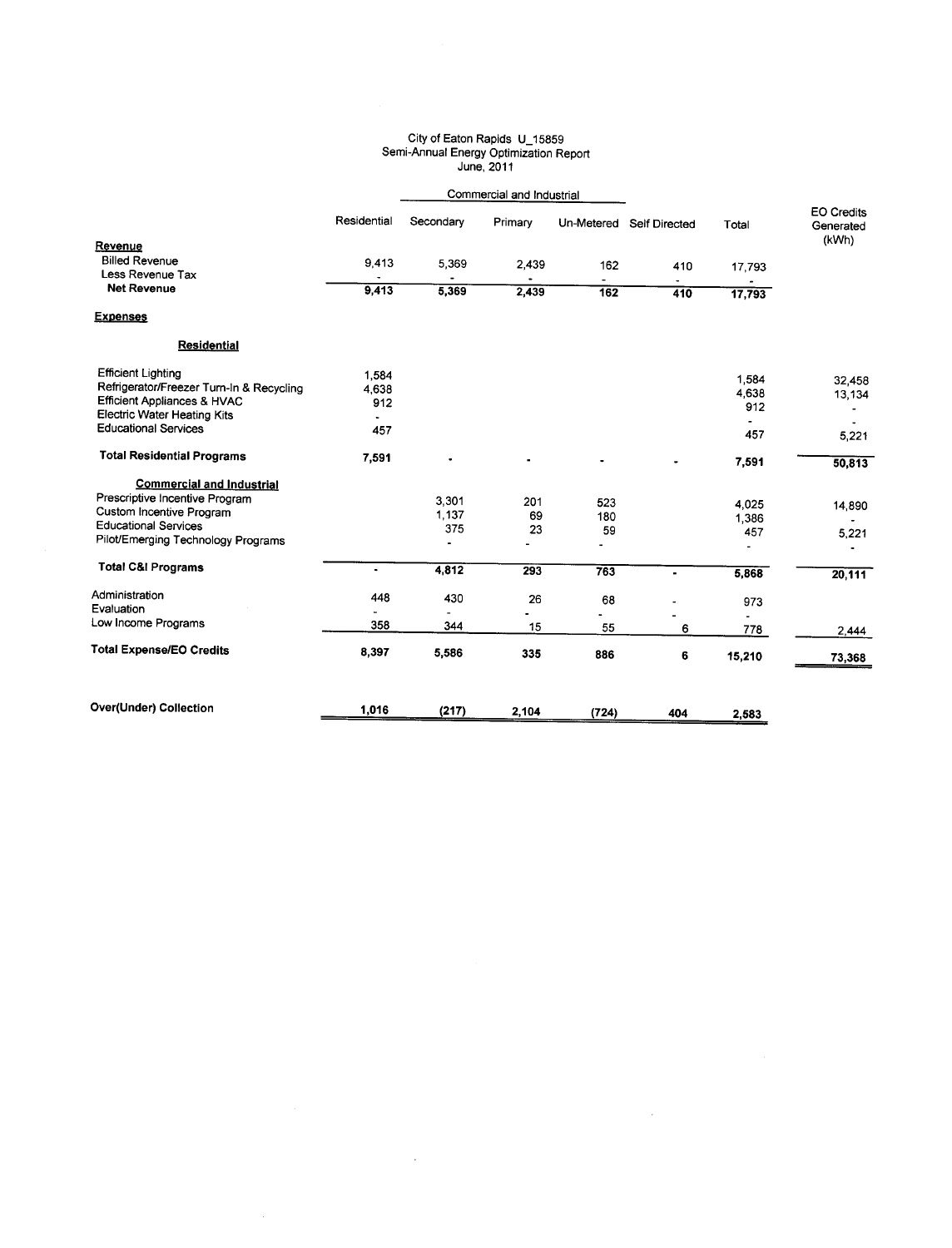## City of Eaton Rapids U\_1585 Budget to Actual Comparison, EO Program Expenditure June, 2011

|                                          | Actual<br>Year-to-Date<br><b>Budget</b> |        | Budget to<br>Actual | Percentage<br>of Budget |  |
|------------------------------------------|-----------------------------------------|--------|---------------------|-------------------------|--|
| Residential                              |                                         |        |                     |                         |  |
| <b>Efficient Lighting</b>                | 1.584                                   | 11,581 | 9,997               |                         |  |
| Refrigerator/Freezer Turn-In & Recycling | 4,638                                   | 9.281  |                     | 13.68%                  |  |
| <b>Efficient Appliances &amp; HVAC</b>   | 912                                     | 1,816  | 4,643               | 49.97%                  |  |
| <b>Electric Water Heating Kits</b>       |                                         | 3,040  | 904                 | 50.22%                  |  |
| <b>Educational Services</b>              | 457                                     |        | 3,040               | 0.00%                   |  |
|                                          |                                         | 915    | 458                 | 49.95%                  |  |
| <b>Total Residential</b>                 |                                         |        |                     | 0.00%                   |  |
|                                          | 7,591                                   | 26,633 | 19,042              | 28.50%                  |  |
| <b>Commercial and Industrial</b>         |                                         |        |                     |                         |  |
| Prescriptive Incentive Program           | 4,025                                   | 20,321 | 16,296              |                         |  |
| Custom Incentive Program                 | 1,386                                   | 6,931  | 5,545               | 19.81%                  |  |
| <b>Educational Services</b>              | 457                                     | 915    | 458                 | 20.00%                  |  |
| Pilot/Emerging Technology Programs       |                                         | 3,050  |                     | 49.95%                  |  |
|                                          |                                         |        | 3.050               | 0.00%                   |  |
| <b>Total Commercial and Industrial</b>   | 5,868                                   | 31,217 | 25,349              | 18.80%                  |  |
| Administration                           | 973                                     | 3,050  |                     |                         |  |
| Evaluation                               |                                         |        | 2,077               | 31.89%                  |  |
| Low Income                               |                                         | 2,440  | 2,440               | $0.00\%$                |  |
|                                          | 778                                     | 7,728  | 6,950               | 10.07%                  |  |
| <b>Total Program Expenditures</b>        | 15,210                                  | 71,068 | 55,858              | 21.40%                  |  |